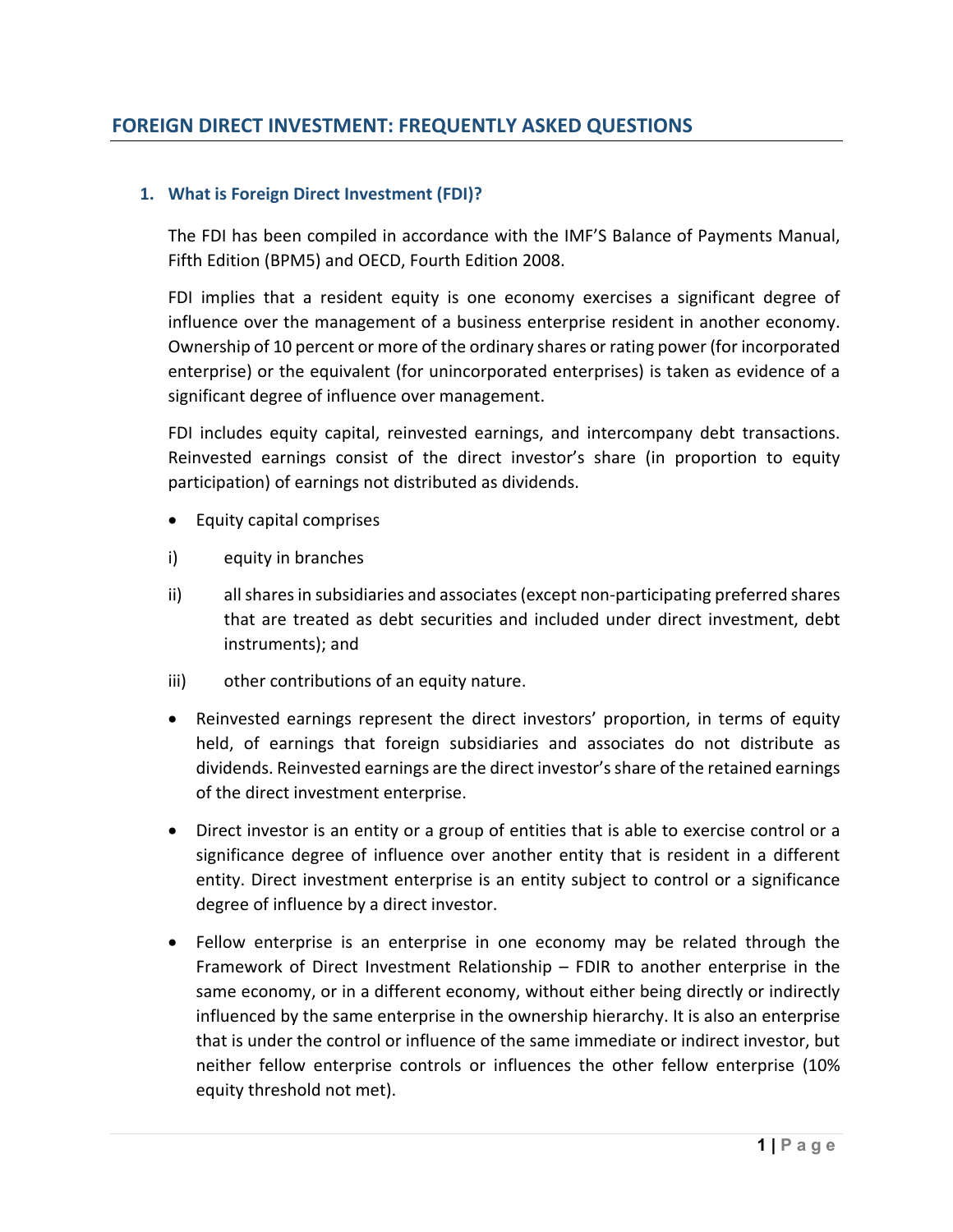Debt instruments are those instruments that require the payment of principal and/or interest. Direct investment debt positions can be between affiliated enterprises.

## **2. How are FDI statistics measured?**

In Brunei's context any investor that is non-resident (less than 1 year) and has at least 10 % of the shares in direct investment enterprises in Brunei is considered as foreign investment. Any foreign investment that is less than 10 % is considered as portfolio investment recorded in Balance of Payment Statistics.

Presentation of the FDI statistics is on a directional basis which is designed to provide users with information reflecting the direction of influence underlying the direct investment. This requires a compiling to determine whether the investment was inward (labelled as foreign direct investment inflows). FDI statistics are also presented by FDI inflows by industrial sector and geographical distribution. This is explained as follows:

#### **Industrial Sector**

This refers to the business activity that is reported by the companies through census or otherwise we can get this information from the Registrar of Companies Ministry of Finance. These activities then coded based on International Standard Industrial Classification of all economic activities (ISIC Rev.4)

## **Geographical Distribution**

The geographical origins of the investors are established based on their residential or registered addresses outside Brunei that are considered as foreign (non‐resident) investors. They are recorded according to the immediate source economy, rather than the ultimate source economy, e.g. if country X invests in Brunei through country Y, the source of investment would be recorded as country Y (immediate).

As for currency valuation, Brunei's FDI statistics are expressed in BND. For financial data, assets and liabilities data if the survey submitted in foreign currency it will be converted at the end of each period as at balance sheet and for income and expenses data is calculated at average period using exchange rate based from AMBD. FDI and other positions of financial assets and liabilities should, in general, be valued according to market value.

In addition, FDI can be presented as negative where negative FDI could mean the following:

 Continuous losses by FDI enterprise that can cause by dividends distributed by direct investment enterprise are higher than earnings recorded.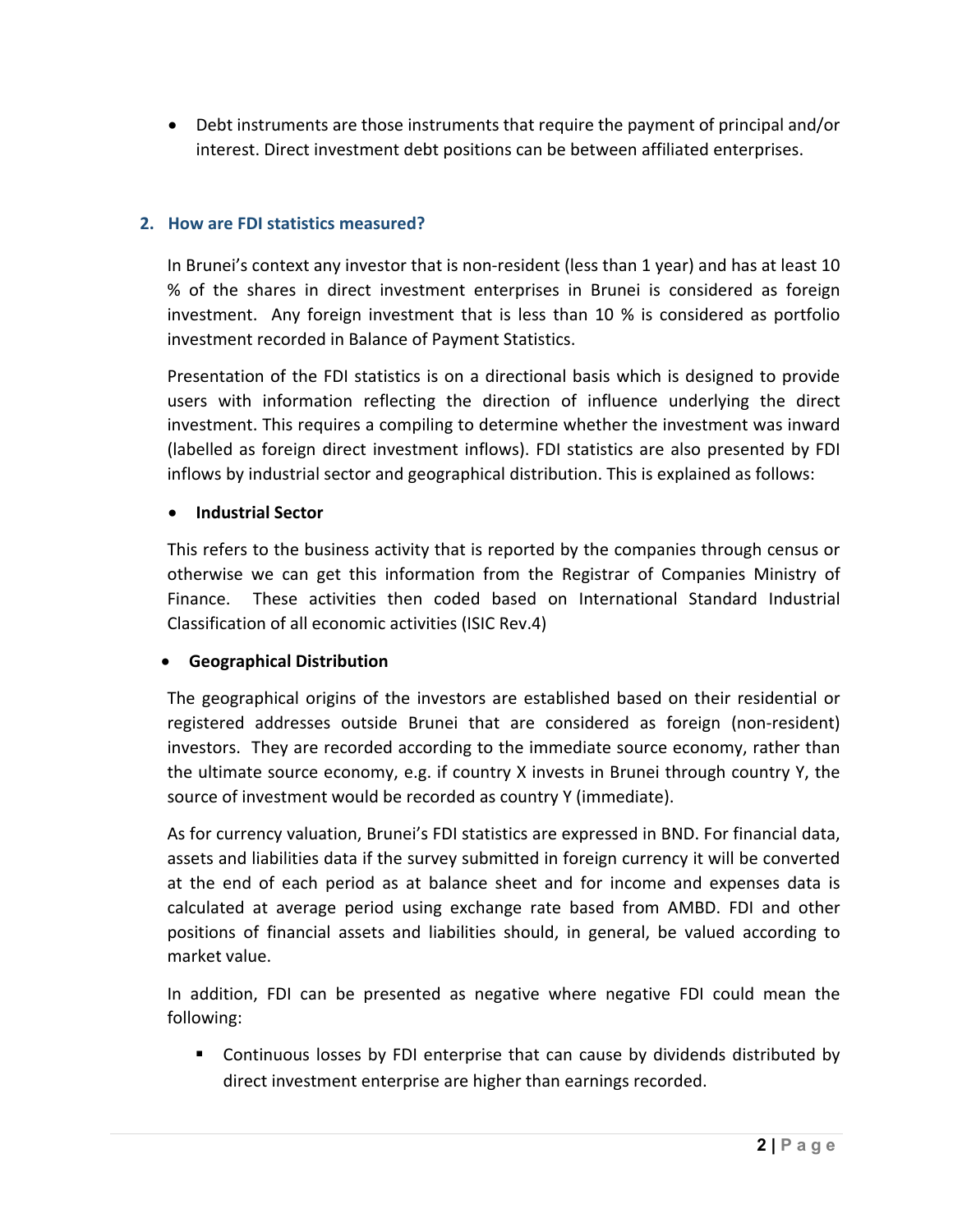The value of advances by FDI to direct investment enterprise or fellow enterprise exceeding the value of loans/trade credits made by FDI enterprise to direct investment enterprise or fellow enterprise (e.g. change in assets is higher than change in liabilities between intercompany debts and fellow enterprise)

#### **3. How do you obtained FDI statistics in Brunei Darussalam?**

The data sources of FDI statistics is from the Survey of International Investment and International Services, it covered a sample based on the census returns and administrative data. Using administrative and other sources of information to improve coverage of new FDI enterprises in the quarterly survey; and closing other gaps in coverage (through annual survey), including the financial sector and capital inflows in connection with Production Sharing Agreements involving non‐resident partners. The focus has been to cover all of the large direct investment enterprises. As for the timely update of survey frame, Department of Statistics and The Registrar of Companies, Ministry of Finance is collaborating in updating the newly registered companies.

## **4. How are FDI statistics collected in Brunei Darussalam?**

Data FDI were collected from extracted financial accounts of companies covered in the Survey of International Investment and International Services. This was primarily conducted by mail using a standard questionnaire. For non‐respondents companies, follow up were conducted via telephone and email. After a call was made with reasonable reason, an extension time will be given to complete the questionnaire and any queries regarding the surveys it will be tackled immediately.

Data of FDI on debts instruments (e.g. Debts with foreign related companies and intercompany debts) were gathered from the survey as well. These are presented in the question as at the end of the quarter period. The year of reference used in collecting this data wasthe calendar year , however for companies whose accounting year differed from the calendar year , they were requested to report according to the accounting or financial year that covers most part of the calendar year.